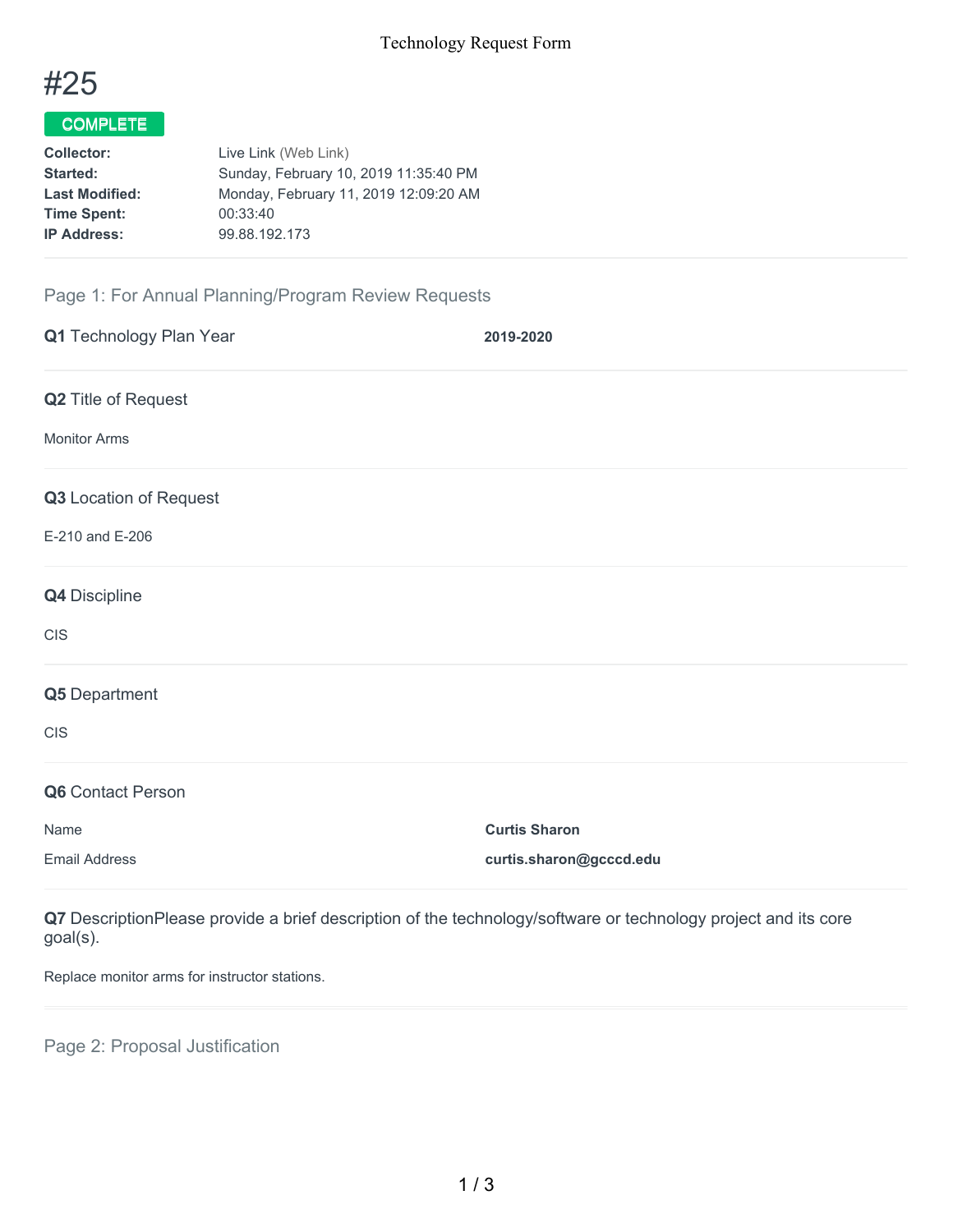## Technology Request Form

| Q8 Please explain how the technology or enhancement<br>supports the strategic plan. Include information on how<br>students will be impacted and/or employees or the<br>college or district overall. Consider whether this would<br>this be a district-wide implementation. Which Strategic<br>Plan priority (or priorities) are supported by this request?<br>To access the Strategic Plan, please click here.                                                                                       | <b>Student Validation and</b><br><b>Engagement</b> |  |
|------------------------------------------------------------------------------------------------------------------------------------------------------------------------------------------------------------------------------------------------------------------------------------------------------------------------------------------------------------------------------------------------------------------------------------------------------------------------------------------------------|----------------------------------------------------|--|
| Q9 How does the request support the above priorities?                                                                                                                                                                                                                                                                                                                                                                                                                                                |                                                    |  |
| If instructors don't have monitors, courses cannot be taught.                                                                                                                                                                                                                                                                                                                                                                                                                                        |                                                    |  |
| Q10 Who would this impact? Please select all that apply.                                                                                                                                                                                                                                                                                                                                                                                                                                             | Students,                                          |  |
|                                                                                                                                                                                                                                                                                                                                                                                                                                                                                                      | <b>Employees</b>                                   |  |
| Q11 How would this impact the above group(s)?                                                                                                                                                                                                                                                                                                                                                                                                                                                        |                                                    |  |
| Teachers need working monitors to be able to project course content to students.                                                                                                                                                                                                                                                                                                                                                                                                                     |                                                    |  |
| Q12 Does the technology support a state-wide initiative<br>or is it a legal mandate or in support of a legal mandate?                                                                                                                                                                                                                                                                                                                                                                                | <b>No</b>                                          |  |
| Q13 If yes, please explain how the technology supports<br>a state-wide initiative or is it a legal mandate or in<br>support of a legal mandate?                                                                                                                                                                                                                                                                                                                                                      | <b>Respondent skipped this question</b>            |  |
| Q14 Please be aware that projects, once approved, are typically scheduled 6 months to a year in advance. Consider<br>the consequences if the technology/software is not implemented, upgraded or renewed. What are the consequences<br>if the technology/software is not implemented/upgraded, or renewed? Examples: Security concerns, loss of FTES,<br>mandates, accreditation, etc.<br>Current monitor arms are not able to adequately support the monitors. Monitors may break if not supported. |                                                    |  |
|                                                                                                                                                                                                                                                                                                                                                                                                                                                                                                      |                                                    |  |
| Q15 What is the number of students impacted per semester if the technology/software is not implemented, upgraded<br>or renewed?                                                                                                                                                                                                                                                                                                                                                                      |                                                    |  |
| 300                                                                                                                                                                                                                                                                                                                                                                                                                                                                                                  |                                                    |  |

**Q16** What is your preferred time for implementation?

any time